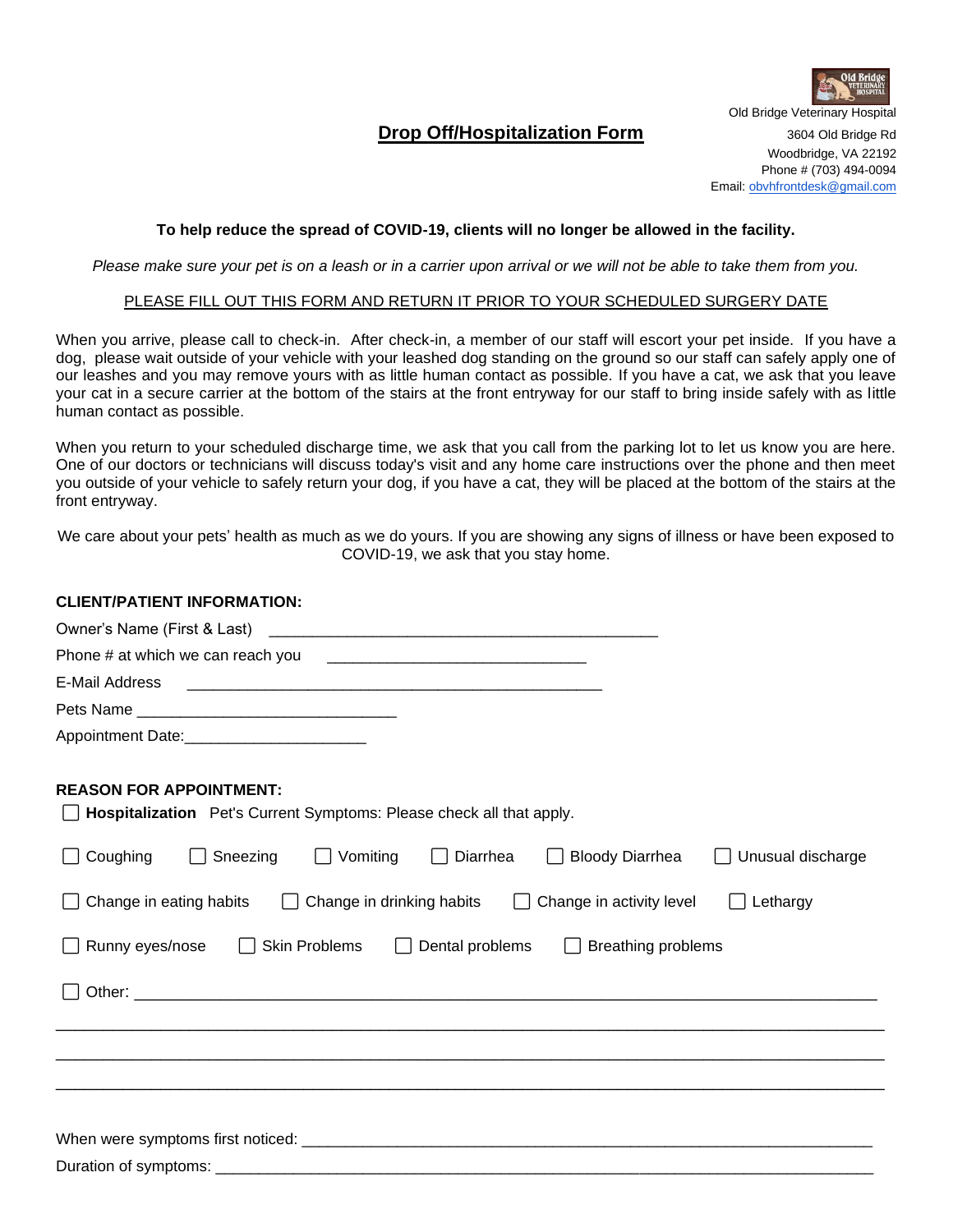| Does your pet take any medications?   |    | II Yes                                                                           | No.                                                                                                                                                                                                                                                                                                                                                                                                                                                                                                                                                                                                                                                                                                            |  |
|---------------------------------------|----|----------------------------------------------------------------------------------|----------------------------------------------------------------------------------------------------------------------------------------------------------------------------------------------------------------------------------------------------------------------------------------------------------------------------------------------------------------------------------------------------------------------------------------------------------------------------------------------------------------------------------------------------------------------------------------------------------------------------------------------------------------------------------------------------------------|--|
| manager.                              |    |                                                                                  | I, __________________________________, acknowledge that by leaving ____________________________ at Old Bridge<br>Veterinary Hospital, I am authorizing the veterinarian(s) and staff of Old Bridge Veterinary Hospital to continue with the<br>steps (x-rays, blood work, etc.) necessary to diagnose and treat the problem(s) at hand.<br>I have read and understand the information above and understand that procedures will not be performed without proper<br>authorization and signature of the pet's owner or responsible agent. Payment is expected when services are rendered; no<br>billing or payment plans will be implemented unless prior arrangements have been made and approved by our office |  |
|                                       |    |                                                                                  |                                                                                                                                                                                                                                                                                                                                                                                                                                                                                                                                                                                                                                                                                                                |  |
|                                       |    |                                                                                  |                                                                                                                                                                                                                                                                                                                                                                                                                                                                                                                                                                                                                                                                                                                |  |
| <b>Glucose Curve:</b>                 |    |                                                                                  |                                                                                                                                                                                                                                                                                                                                                                                                                                                                                                                                                                                                                                                                                                                |  |
|                                       |    | Current Dose of Insulin: ________________ Units A.M. ________________ Units P.M. |                                                                                                                                                                                                                                                                                                                                                                                                                                                                                                                                                                                                                                                                                                                |  |
| P.M.                                  |    |                                                                                  |                                                                                                                                                                                                                                                                                                                                                                                                                                                                                                                                                                                                                                                                                                                |  |
| Pet ate a meal today at (what time?): |    |                                                                                  |                                                                                                                                                                                                                                                                                                                                                                                                                                                                                                                                                                                                                                                                                                                |  |
| Insulin was given at (what time?):    |    |                                                                                  | <u> 1980 - Jan Barnett, mars ann an t-Amhraid ann an t-Amhraid ann an t-Amhraid ann an t-Amhraid ann an t-Amhraid ann an t-Amhraid ann an t-Amhraid ann an t-Amhraid ann an t-Amhraid ann an t-Amhraid ann an t-Amhraid ann an t</u>                                                                                                                                                                                                                                                                                                                                                                                                                                                                           |  |
|                                       |    | How is your pet doing? Any changes? (If yes please explain)                      |                                                                                                                                                                                                                                                                                                                                                                                                                                                                                                                                                                                                                                                                                                                |  |
|                                       | NO | <b>YES</b>                                                                       |                                                                                                                                                                                                                                                                                                                                                                                                                                                                                                                                                                                                                                                                                                                |  |
| <b>Activity Level:</b>                |    |                                                                                  |                                                                                                                                                                                                                                                                                                                                                                                                                                                                                                                                                                                                                                                                                                                |  |
| Thirst:                               |    |                                                                                  |                                                                                                                                                                                                                                                                                                                                                                                                                                                                                                                                                                                                                                                                                                                |  |
| Appetite:                             |    |                                                                                  |                                                                                                                                                                                                                                                                                                                                                                                                                                                                                                                                                                                                                                                                                                                |  |
| <b>Urination Output:</b>              |    |                                                                                  |                                                                                                                                                                                                                                                                                                                                                                                                                                                                                                                                                                                                                                                                                                                |  |
| Vomiting:                             |    |                                                                                  |                                                                                                                                                                                                                                                                                                                                                                                                                                                                                                                                                                                                                                                                                                                |  |
| Diarrhea:                             |    |                                                                                  |                                                                                                                                                                                                                                                                                                                                                                                                                                                                                                                                                                                                                                                                                                                |  |

I hereby authorize the veterinarian(s) at Old Bridge Veterinary Hospital to perform a glucose check/curve and (+/-) urinalysis if necessary.

| Signature of 0<br>Jwner: |  |
|--------------------------|--|
| -                        |  |

# ⬜ **ACTH Blood Test (Cushing's Disease Monitoring Blood Test)**

*This blood test must be started between 4-6 hours after the pet takes medication.*

Medication name, strength, how much and how often?\_\_\_\_\_\_\_\_\_\_\_\_\_\_\_\_\_\_\_\_\_\_\_\_\_\_\_\_\_\_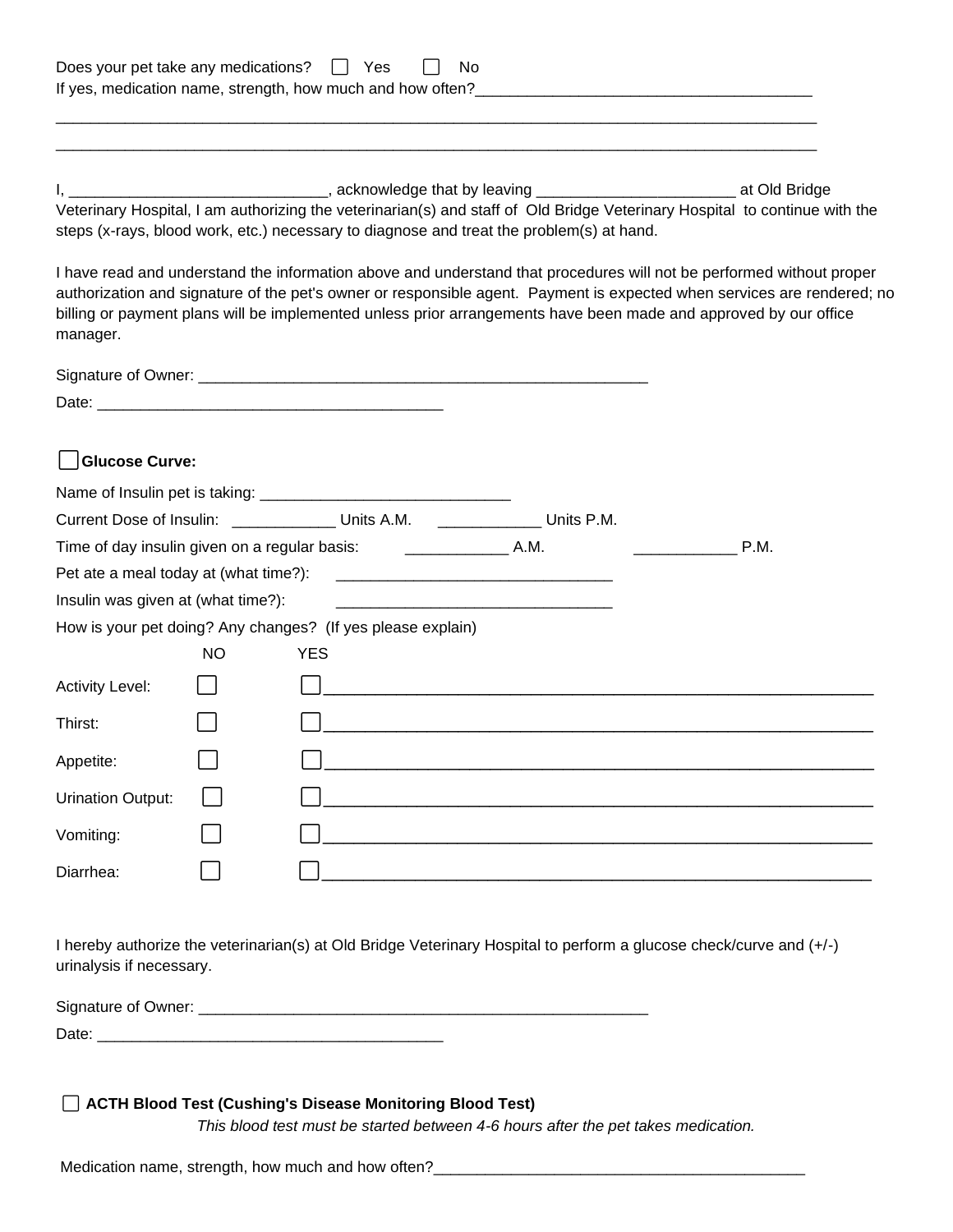Time Medication was given today:

I have read and understand the information above and understand that procedures will not be performed without the proper authorization and signature of the pet's owner or responsible agent. Payment is expected when services are rendered; no billing or payment plans will be implemented unless prior arrangements have been made and approved by our office manager.

\_\_\_\_\_\_\_\_\_\_\_\_\_\_\_\_\_\_\_\_\_\_\_\_\_\_\_\_\_\_\_\_\_\_\_\_\_\_\_\_\_\_\_\_\_\_\_\_\_\_\_\_\_\_\_\_\_\_\_\_\_\_\_\_\_\_\_\_\_\_\_\_\_\_\_\_\_\_\_\_\_\_\_\_\_\_\_\_ \_\_\_\_\_\_\_\_\_\_\_\_\_\_\_\_\_\_\_\_\_\_\_\_\_\_\_\_\_\_\_\_\_\_\_\_\_\_\_\_\_\_\_\_\_\_\_\_\_\_\_\_\_\_\_\_\_\_\_\_\_\_\_\_\_\_\_\_\_\_\_\_\_\_\_\_\_\_\_\_\_\_\_\_\_\_\_\_

| Signature of Owner: |  |
|---------------------|--|
| Ate                 |  |

## ⬜ **Low Dose Dex Suppression Blood Test (Cushing's Diagnosing Blood Test)**

*This blood test will take 8 hours to complete*

I have read and understand the information above and understand that procedures will not be performed without proper authorization and signature of the pet's owner or responsible agent. Payment is expected when services are rendered; no billing or payment plans will be implemented unless prior arrangements have been made and approved by our office manager.

| Signature of Owner: |  |
|---------------------|--|
| Date                |  |

## ⬜ **Ultrasound**

Pets having an ultrasound will need to be fasted overnight. Please pick up and/or remove any food left out for your pet by 9:00pm the night before. Water can be left out for pets to drink.

I understand and agree: (Initials \_\_\_\_\_\_)

If your pet is going to be sedated for the ultrasound please also fill out the **Sedation** portion of this form

I have read and understand the information above and understand that procedures will not be performed without proper authorization and signature of the pet's owner or responsible agent. Payment is expected when services are rendered; no billing or payment plans will be implemented unless prior arrangements have been made and approved by our office manager.

| Signature of Owner: |  |
|---------------------|--|
| Date.               |  |

## ⬜ **Sedation**

Reason for sedation appointment: \_\_\_\_\_\_\_\_\_\_\_\_\_\_\_\_\_\_\_\_\_\_\_\_\_\_\_\_\_\_\_\_\_\_\_\_\_\_\_\_\_\_\_\_\_\_\_\_\_\_\_\_\_\_\_\_\_\_\_\_\_\_\_\_\_\_

A complete physical exam will be performed on your pet prior to the surgical procedure. However, this may not identify all systemic or metabolic problems. For this reason, we require that your pet have pre-anesthetic bloodwork to evaluate